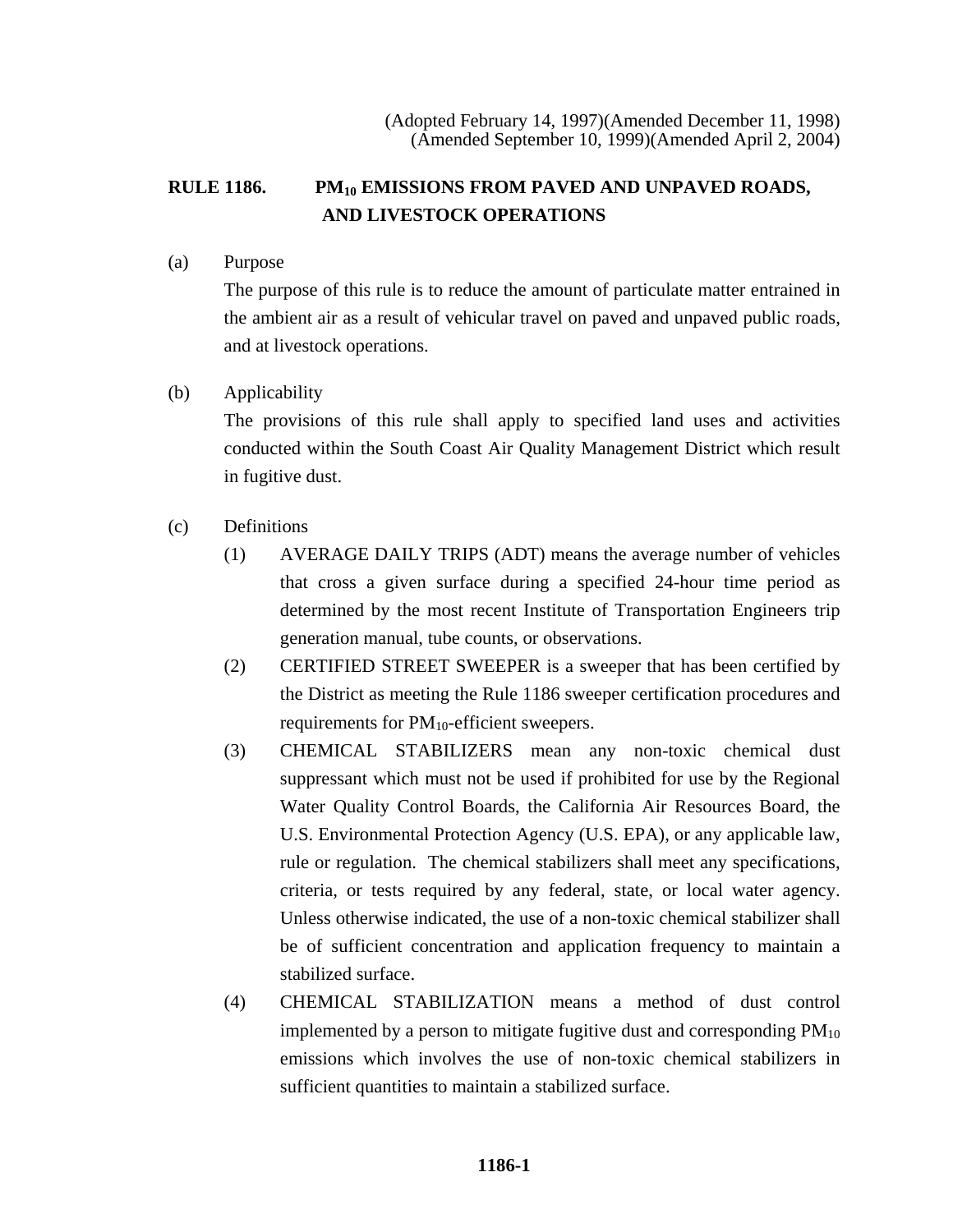- (5) CONTRACT DATE is the date the contract has been signed by both parties but no earlier than 6 months before sweeping begins. Renewals of sweeping contracts are considered new contracts.
- (6) DISTRICT'S TEST PROTOCOL: RULE 1186 CERTIFIED STREET SWEEPER COMPLIANCE TESTING means the reference test method contained in Appendix A, or hereafter approved by the Executive Officer and the U.S. Environmental Protection Agency to be an equivalent method.
- (7) DUST SUPPRESSANTS are water, hygroscopic materials, or non-toxic chemical stabilizers used as a treatment material to reduce fugitive dust emissions.
- (8) ESSENTIAL PUBLIC SERVICES are sewage treatment facilities, prisons, police facilities, fire fighting facilities, schools, hospitals, landfills, and water delivery operations.
- (9) FEED LANE ACCESS AREAS are roads providing access from the feed preparation areas to and including feed lane areas at a livestock operation. These access roads are typically used to distribute feed from feed trucks to the animals.
- (10) FUGITIVE DUST means any solid particulate matter that becomes airborne, other than that emitted from an exhaust stack, directly or indirectly as a result of the activities of man.
- (11) INDEPENDENT TESTING FACILITY (OR LABORATORY) means a testing facility that meets the requirements of District Rule 304, subdivision (k) and is approved by the District to conduct certification testing under the District's Test Protocol: RULE 1186 Certified Street Sweeper Compliance Testing.
- (12) LIVESTOCK OPERATIONS means any operation directly related to the raising of more than 50 animals for the primary purpose of making a profit or for a livelihood.
- (13) OWNER/OPERATOR is any person who owns, leases, or operates a land use or activity subject to the requirements of this rule.
- (14) PAVED ROAD means a public or private improved street, highway, alley, public way, or easement that is covered by typical roadway materials, but excluding access roadways that connect a facility with a public paved roadway and are not open to through traffic. Public paved roads are those open to public access and that are owned by any federal, state, county,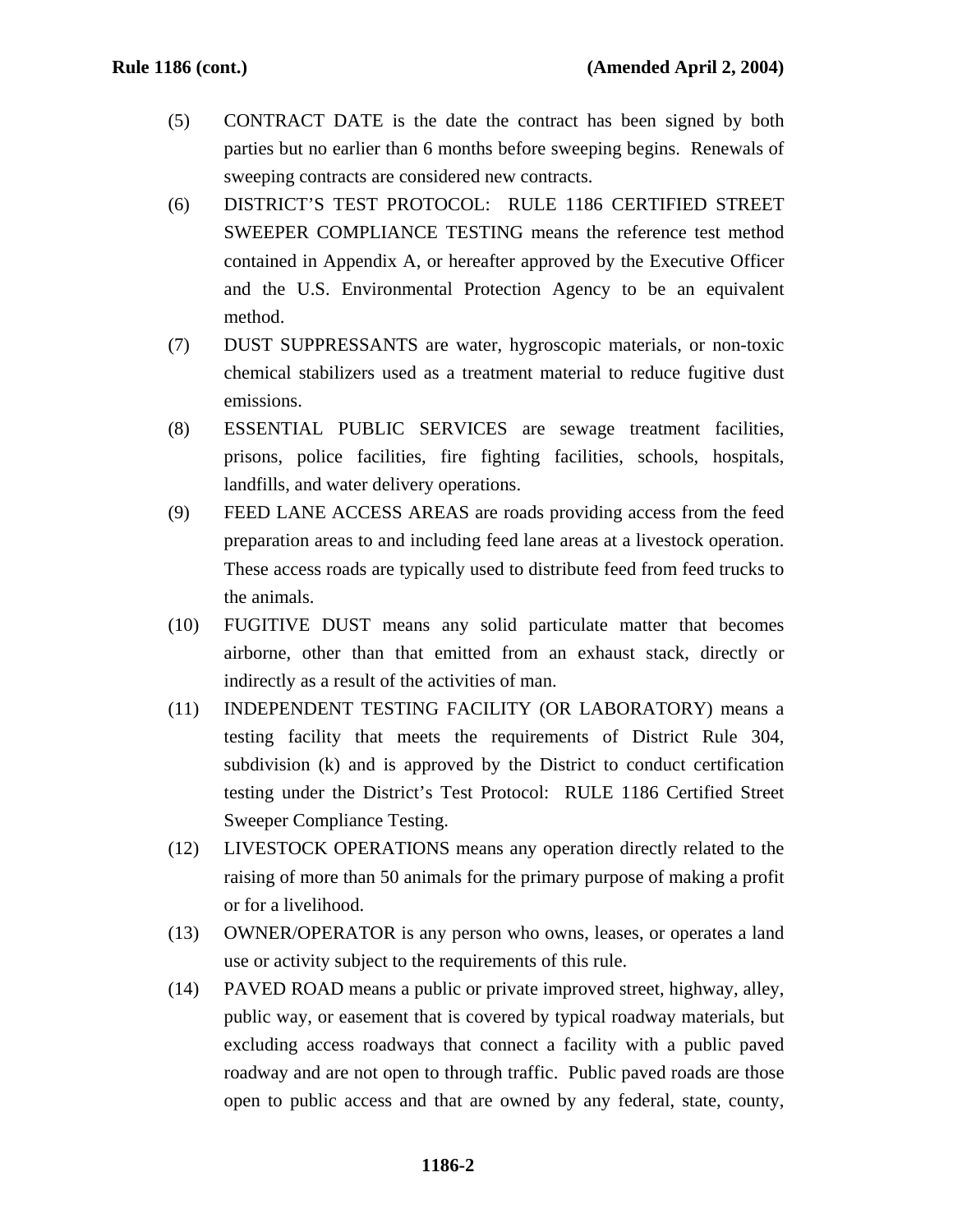municipal or any other governmental or quasi-governmental agencies. Private paved roads are any paved roads not defined as public.

- $(15)$  PM<sub>10</sub> is particulate matter with an aerodynamic diameter smaller than or equal to 10 microns as measured by the applicable State and Federal reference test methods.
- (16) PURCHASE OR LEASE DATE is the date the purchase or lease contract for delivery of sweeping equipment has been signed by both parties. Renewals of leasing contracts are considered new leases.
- (17) ROUTINE STREET SWEEPING is street sweeping performed by local governments or their contractors at least once every three months for a given paved road.
- (18) SOUTH COAST AIR BASIN means the non-desert portions of Los Angeles, Riverside, and San Bernardino counties and all of Orange County as defined in California Code of Regulations, Title 17, Section 60104. The area is bounded on the west by the Pacific Ocean, on the north and east by the San Gabriel, San Bernardino, and San Jacinto Mountains, and on the south by the San Diego county line.
- (19) STABILIZED SURFACE means any previously disturbed surface area or open storage pile which, through the application of dust suppressants, shows visual or other evidence of surface crusting and is resistant to winddriven fugitive dust.
- (20) STREET CLEANING means the removal of post-event visible roadway accumulations using street sweeping equipment, front end loaders, haul vehicles, manual shoveling, street flushing, or any other methods determined effective by the responsible agency.
- (21) TYPICAL ROADWAY MATERIALS means concrete, asphaltic concrete, recycled asphalt, asphalt or any other material of equivalent performance as determined by the Executive Officer, the California Air Resources Board, and the U.S. EPA.
- (22) UNPAVED ACCESS CONNECTIONS means any unpaved road connection with a paved public road.
- (23) UNPAVED ALLEY means any roadway not exceeding 25 feet in width, which is primarily used for access to the rear or side entrances of abutting property, and that is not covered by typical roadway materials.
- (24) UNPAVED ROADS are any unsealed or unpaved roads, equipment paths, or travel ways that are not covered by typical roadway materials. Public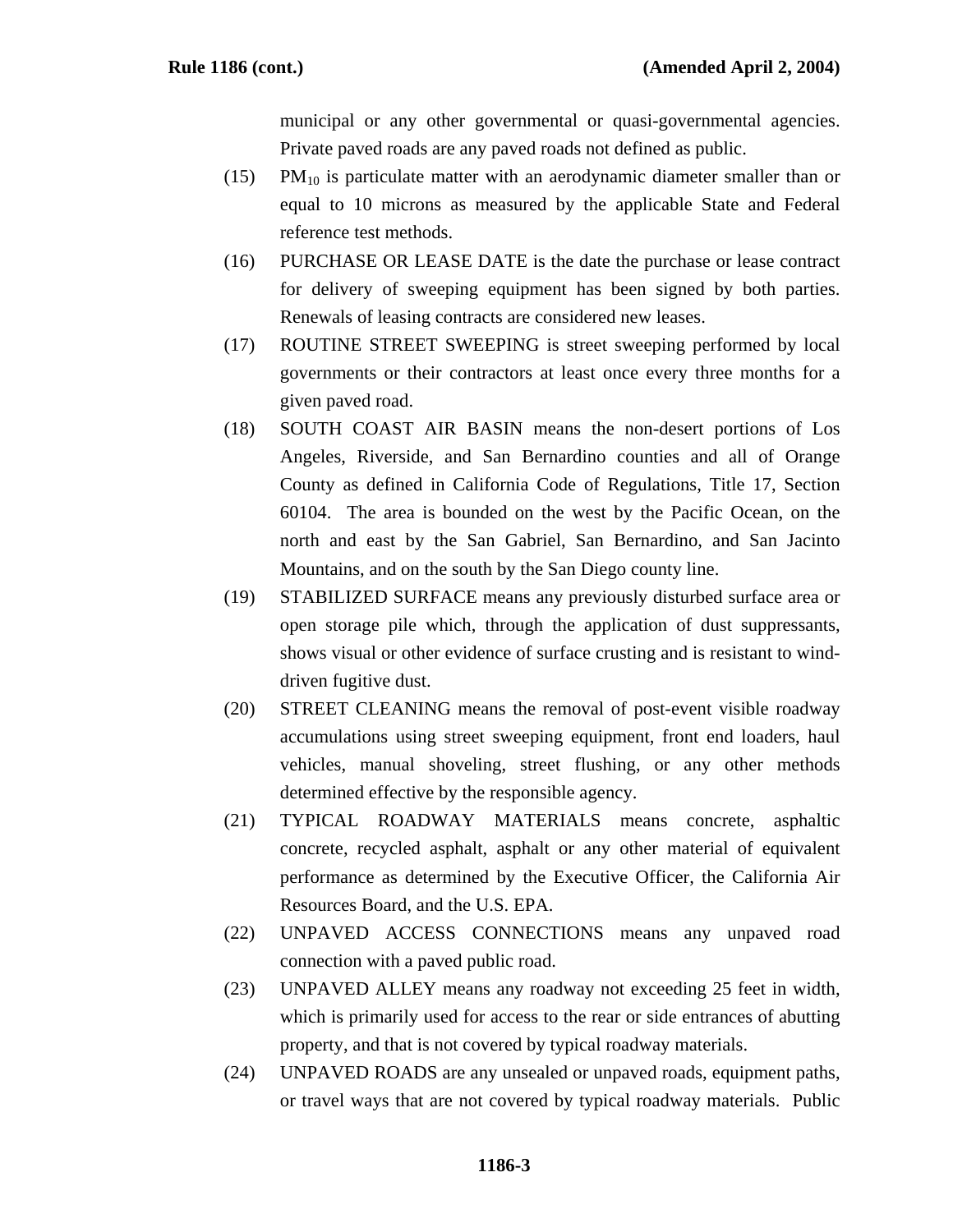unpaved roads are any unpaved roadway owned by federal, state, county, municipal or other governmental or quasi-governmental agencies. Private unpaved roads are all unpaved roadways not defined as public. This definition excludes horse trails, hiking paths, bicycle paths, or other similar pathways used exclusively for purposes other than travel by motorized vehicles.

- (25) VISIBLE ROADWAY ACCUMULATIONS means the deposit of particulate matter onto paved roads as a result of wind or water erosion, haul vehicle spillage, or any other event excluding vehicular track-out, which results in the accumulation of visible roadway dust covering a contiguous area in excess of 200 square feet.
- (26) WIND-DRIVEN FUGITIVE DUST means visible emissions from any disturbed surface area which is generated by wind action alone.
- (d) Requirements

#### **Paved Roads**

- (1) Any owner or operator of a paved public road on which there is visible roadway accumulations shall begin removal of such material through street cleaning within 72 hours of any notification of the accumulation and shall completely remove such material as soon as feasible. If removal cannot be completed within 10 days of notification, the owner/operator shall notify the Executive Officer and provide information on the location of the accumulation(s) and estimated removal completion date.
- (2) Any government or government agency which contracts to acquire street sweeping equipment or street sweeping services for routine street sweeping on public roads that it owns and/or maintains, shall acquire or use only certified street sweeping equipment.
- (3) Any government or government agency subject to the requirements of paragraph (d)(2) and/or its contractors shall operate and maintain the certified street sweeping equipment in accordance with the manufacturer's specifications.
- (4) Beginning January 1, 2006, any owner or operator of a public or private paved road shall construct, or require to be constructed, all new or widened paved roads in accordance with the American Association of State Highway and Transportation Officials (AASHTO) guidelines or the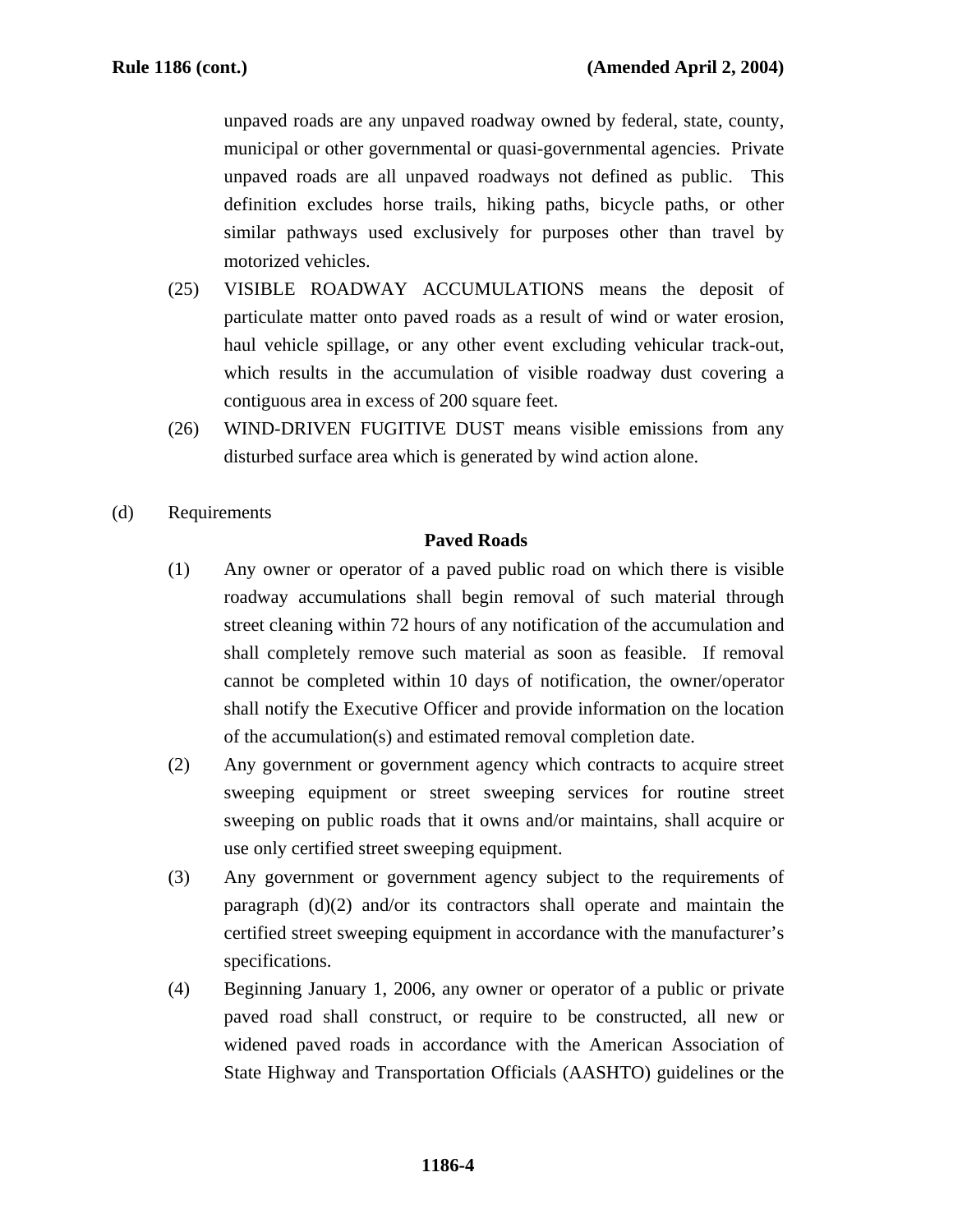applicable equivalent locally adopted guidelines for curbing, width of shoulders, and medians as specified below:

(A) New construction or widening of paved roads with projected average daily trips of 500 vehicles or more shall be constructed with curbs or as an alternative paved outside shoulders using typical roadway materials and having the following minimum widths:

| <b>Average Daily Trips</b> | Minimum Shoulder Width |
|----------------------------|------------------------|
| $500 - 3,000$              | 4 feet                 |
| 3,000 or greater           | 8 feet                 |

- (B) New construction or widening of paved roads with medians and projected average daily trips of 500 vehicles or more shall pave the median area with typical roadway materials unless:
	- (i) the speed limits are set at or below 45 miles per hour; or
	- (ii) the medians are landscaped and maintained with grass or other vegetative ground cover and are surrounded by curbing; or
	- (iii) the medians are treated with chemical stabilizers in sufficient quantity and frequency to establish a stabilized surface and are surrounded by curbing.

#### **Unpaved Roads**

- (5) Any owner or operator of an unpaved public road in the South Coast Air Basin shall annually treat unpaved roads that have greater than the average ADT of all unpaved roads in its jurisdiction (as determined by the owner/operator) beginning January 1, 1998 and each of the 8 calendar years thereafter by either:
	- (A) Paving at least 1 mile of such roads using typical roadway materials; or
	- (B) Applying chemical stabilization to 2 miles of such roads in sufficient quantities to maintain a stabilized surface; or
	- (C) Taking one or more of the following actions on 3 miles of such roads:
		- (i) Installing signage at 1/4 mile intervals that prohibits vehicular speeds in excess of 15 miles per hour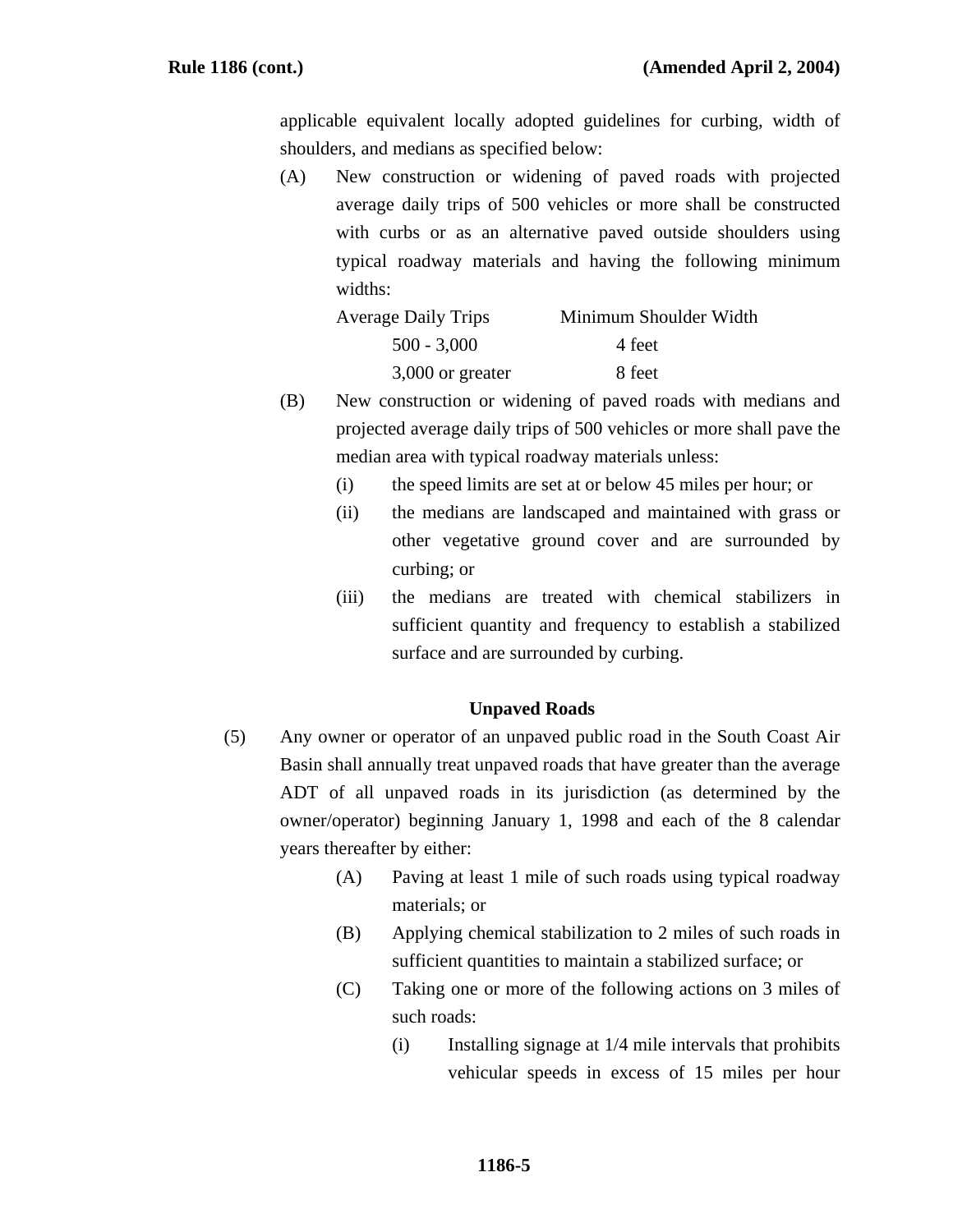(mph) as authorized by California Vehicle Code section 22365 and/or

- (ii) Installing speed control devices (e.g., speed bumps) every 500 feet and/or
- (iii) Maintaining the roadway in such a manner that inhibits vehicular speeds in excess of 15 mph.

(Note: Treatment in excess of the annual requirement can be credited toward future year requirements.)

#### **Livestock Operations**

- (6) Any owner or operator of a livestock operation shall cease all hay grinding activities between 2:00 and 5:00 p.m. each day, if visible emissions extend more than 50 feet from a hay grinding source.
- (7) Any owner or operator of a livestock operation shall treat all unpaved access connections and unpaved feed lane access areas with either pavement, gravel (maintained to a depth of four inches), or asphaltic roadbase no later than January 1, 1998.
- (e) Street Sweeper Testing and Certification Procedures
	- (1) Any manufacturer seeking certification of street sweeping equipment as a certified street sweeper shall utilize the following procedures;
		- (A) The manufacturer shall submit a signed and dated certification request to the Executive Officer, and attest to the accuracy of all statements therein, that shall include:
			- (i) the name and address of the manufacturer, the brand name, the model number, and a complete description of the sweeper's dust suppression system; and
			- (ii) confirmation that the specific sweeper configuration to be certified has been tested in accordance with District's Test Protocol: Rule 1186 Certified Street Sweeper Compliance Testing by an independent test facility or laboratory, and that test results demonstrate that the sweeper meets the Rule 1186 sweeper certification limits specified in paragraph (e)(2).
		- (B) Manufacturers of certified street sweeping equipment may submit a certification request for additional equipment that has substantially similar material collection and dust suppression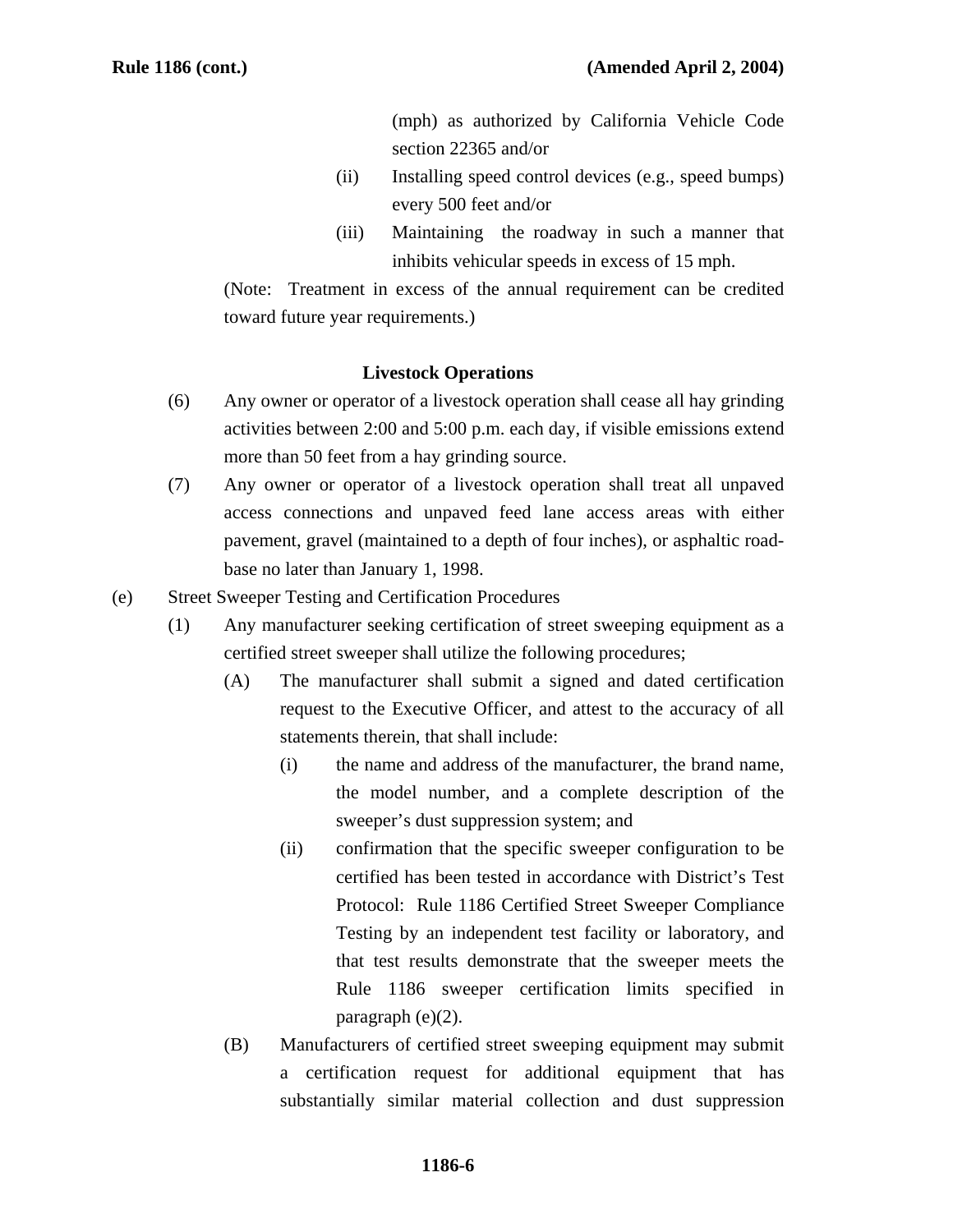system(s) as equipment that was certified under the provisions of paragraph (e)(2), by providing the information specified in clause  $(e)(1)(A)(i)$ . If the Executive Officer determines that the information submitted by the manufacturers in support of an equivalency determination and previous certification test results are sufficient to certify the additional equipment, the Executive Officer will approve the request.

- (2) The Executive Officer will certify street sweeping equipment provided such equipment meets the following conditions based on a single certification test:
	- (A) The pick-up efficiency, as defined in the District's Test Protocol: Rule 1186 Certified Street Sweeper Compliance Testing, is greater or equal to 80 percent; and
	- (B) The normalized mass of entrained  $PM_{10}$ , as defined by District's Test Protocol: Rule 1186 Certified Street Sweeper Compliance Testing, is less than or equal to 200 mg/m.
- (f) Recordkeeping
	- (1) Any person subject to paragraph (d)(3) shall maintain operational and maintenance records demonstrating compliance with paragraph (d)(3). Such records for the previous two years of operation (or total period of operation, if less than two years) must be made available to the Executive Officer upon request.
	- (2) Any person subject to paragraph (d)(5) shall maintain records that document compliance with the requirements specified in paragraph (d)(5). Such records must be updated annually and must be made available to the Executive Officer upon request.
- (g) Exemptions
	- (1) The provisions of this rule shall not apply to essential public services that are in compliance with District Rule 403 (Fugitive Dust).
	- (2) The provisions of paragraph  $(d)(1)$  shall not apply to:
		- (A) visible roadway accumulations that occur on roads with fewer than 500 average daily trips.
		- (B) paved roads that have been closed until such time that the road is again opened to vehicular activity.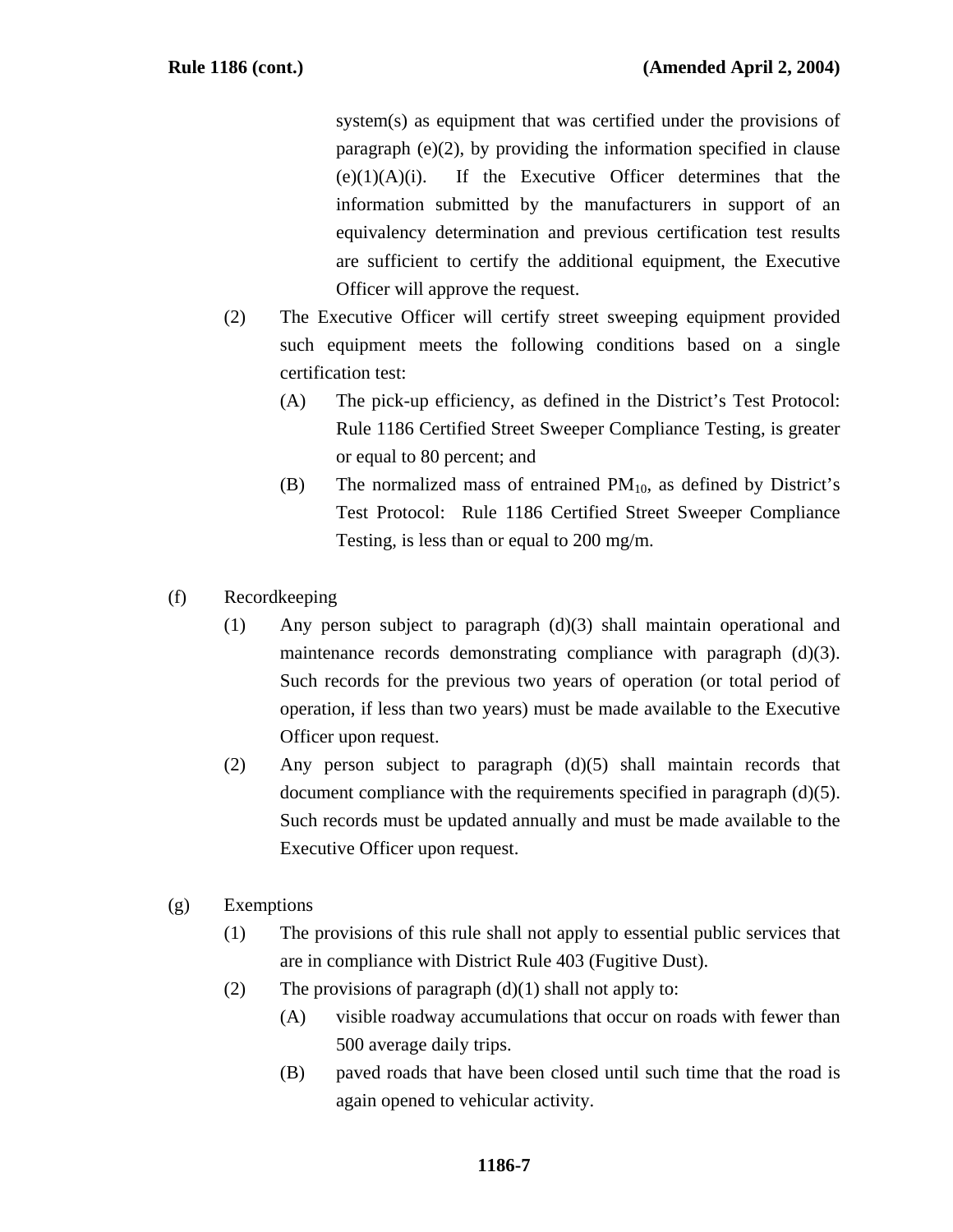- (C) events of such magnitude that a State of Emergency has been declared by the Governor, provided that removal of visible roadway accumulations associated with such events are initiated and completed as soon as feasible.
- (3) The provisions of paragraph  $(d)(5)$  shall not apply to:
	- (A) any unpaved road 3,000 feet above mean sea level with fewer than 500 ADT.
	- (B) any unpaved road used for emergency fire or flood protection or emergency maintenance of essential service utilities to provide electricity, natural gas, telephone, water, and sewer.
	- (C) any unpaved public road where public access is prohibited.
	- (D) any unpaved alley.
	- (E) any government agency if it:
		- (i) notifies the Executive Officer that it has less than 5 miles of unpaved road mileage and implements once at least one of the control strategies identified in either subparagraph  $(d)(5)(A)$  or  $(d)(5)(B)$  or  $(d)(5)(C)$  on the unpaved road mileage with greater than the average ADT (as determined by the owner/operator) by January 1, 2000; or
		- (ii) notifies the Executive Officer that it has more than 5 but less than 10 miles of unpaved road mileage and implements at least one of the control strategies identified in either subparagraph  $(d)(5)(A)$  or  $(d)(5)(B)$  or  $(d)(5)(C)$  on unpaved roads with greater than the average ADT (as determined by the owner/operator) in each three year period beginning January 1, 1998 (with final treatments completed by December 31, 2005); or
		- (iii) notifies the Executive Officer that all of its remaining unpaved roads have 20 ADT or less (as determined by the owner/operator).
- (4) The provisions of paragraphs  $(d)(6)$  and  $(d)(7)$  shall not apply to livestock operations whose contiguous bounded areas do not exceed ten acres.
- (5) The provisions of subparagraph  $(d)(4)(A)$  shall not apply to unpaved road shoulders provided that the area extending eight feet from the outside edge of the pavement is landscaped and maintained with grass or other vegetative ground cover.